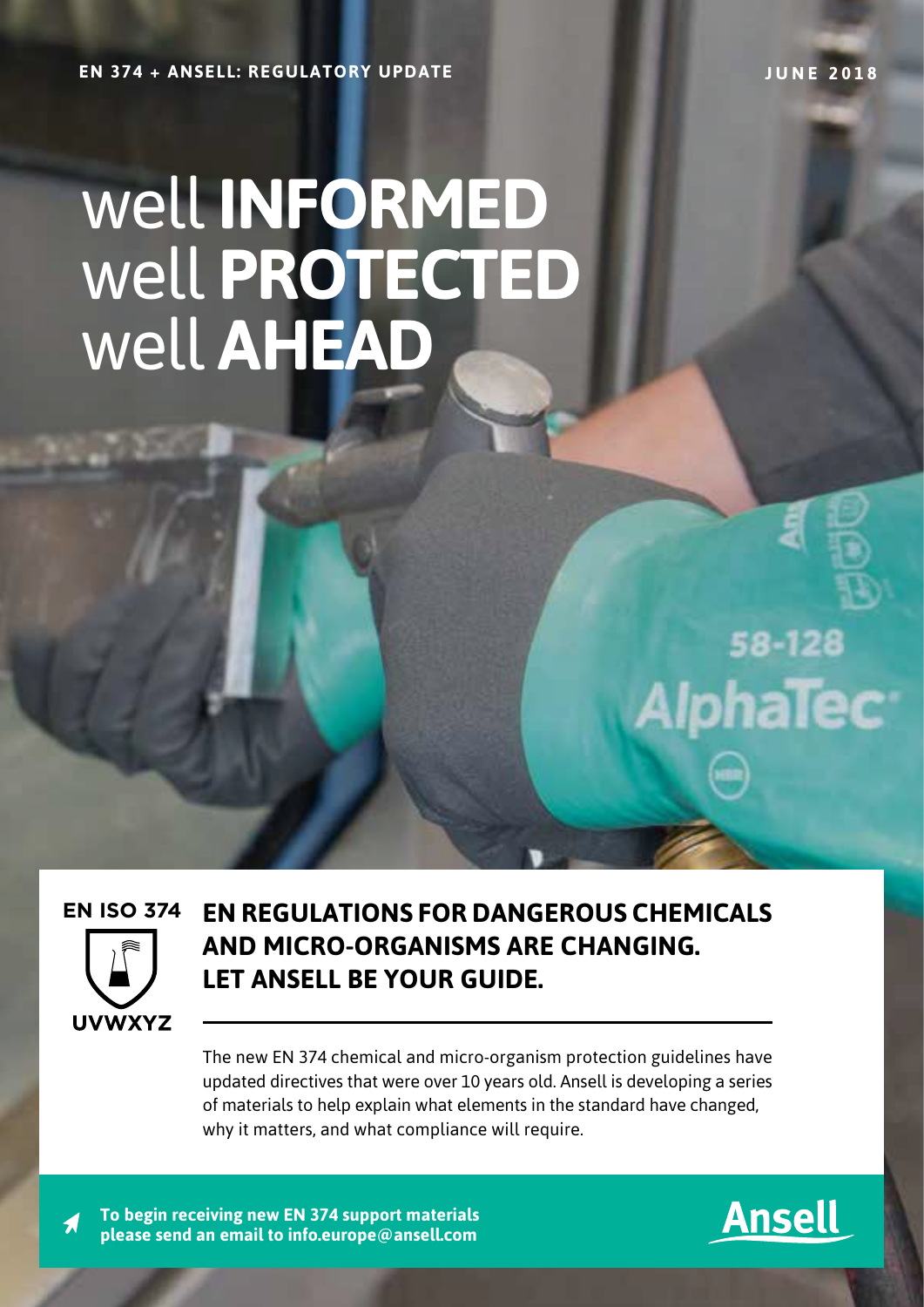## EN 374 STANDARD: 2016 CHANGES

## Changes at a Glance

The new EN ISO 374 standard refines the required capabilities for gloves that protect workers whose hands are subject to chemical and/or micro-organism exposure. This summary highlights changes to the EN 374 standard. The requirements are described in more detail in the Ansell EN Guide available at:

**www.ansell.com/enresourcecenter**

#### **NEW NOMENCLATURE**

*old* **EN 374: 2003** Gloves giving protection from chemicals and micro-organisms.

#### *new*

**EN ISO 374: 2016** Gloves giving protection from dangerous chemicals and micro-organisms.

#### **NEW STANDARDS AGREEMENT**

#### *old* **EN**

Created by the European Committee for Standardization (CEN), applicable in Europe and selective affiliate countries (e.g., Australia).

#### *old*

### **ISO**

Created by the International Standards Organization; generally accepted if it complies with local regulations; subject to PPE directives in Europe.

#### *new* **EN ISO**

Created cooperatively by ISO or CEN under the Vienna agreement; applicable in Europe and all countries that accept ISO; the defacto standard when Europe adopts it as an ISO standard.

*old* **EN 374**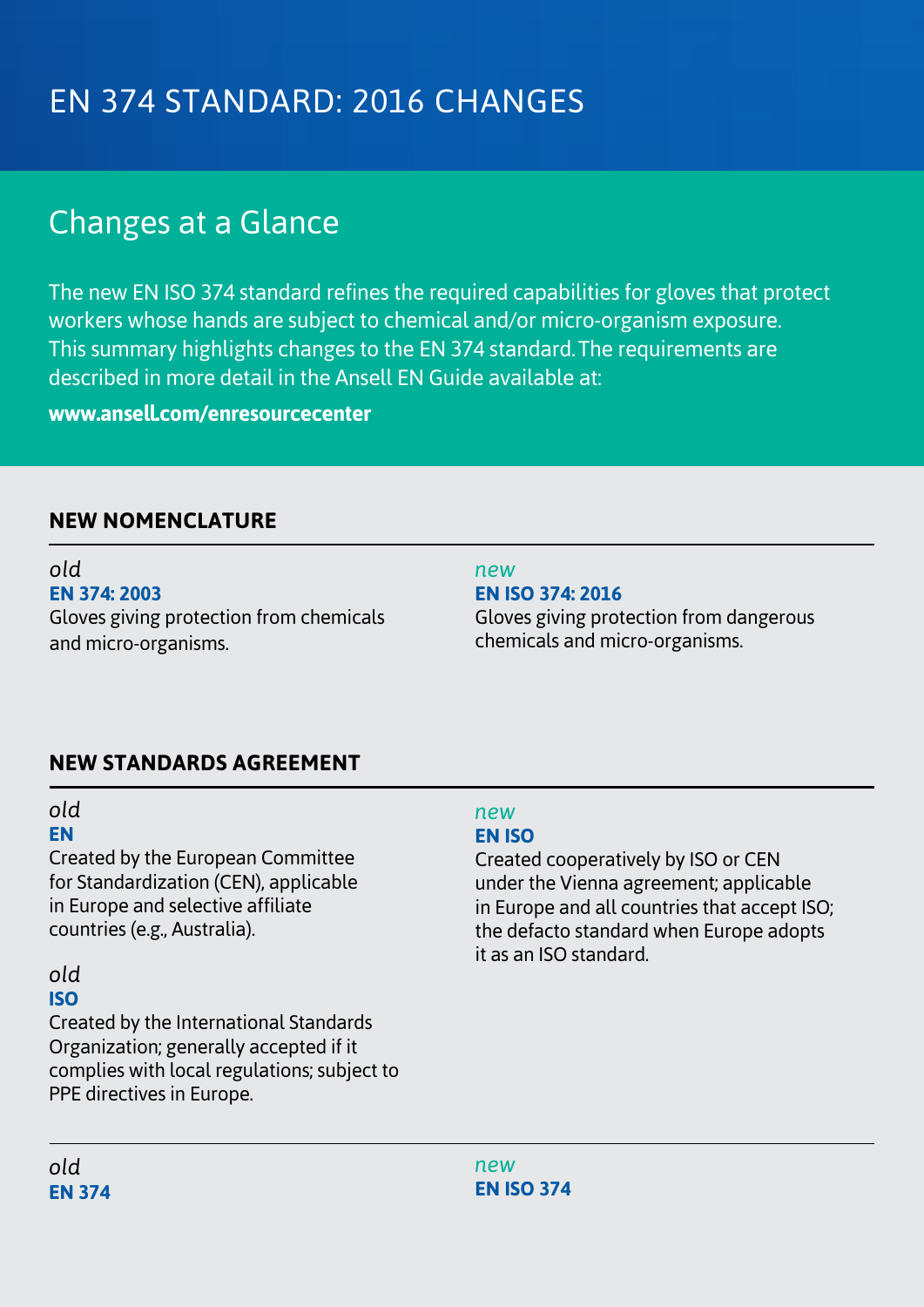#### **NEW TESTS**

*old* **EN 374-3:2003 PERMEATION** 

**Scoring:** 3 specimens taken from the palm or the weakest area are tested for breakthrough times and the lowest is the result.

**Cuffs:** No standard for cuff testing.

**Chemicals Tested:** The original list includes 12 chemicals labeled A through L.

#### *new* **EN ISO 374:2016 / EN 16523-1:2015**

**Scoring:** 3 specimens taken from the palm are tested for breakthrough times and the lowest is the result; the performance level is correlated with the breakthrough time table.

**Cuffs:** Gloves with long cuffs greater or equal to 400mm are also to be tested with samples taken at 80mm from end of cuff.

**Chemicals Tested:** The chemical permeation table now includes 6 new categories labeled M through T.

- *M* Nitric acid 65% 7697-37-2 Inorganic mineral acid, oxidizing
- *N* Acetic acid 99% 64-19-7 Organic acid
- 
- *P* Hydrogen peroxide 30% 7722-84-1 Peroxide
- -
- *O* Ammonia 25% 1336-21-6 Mineral base *S* Hydrofluoric acid 40% 7664-39-3 Inorganic mineral acid *T* Formaldehyde 37% 50-00-0 Aldehyde

*old* **DEGRADATION** 

No standard in place.

#### **EN 374-4:2013**

*new*

These are new test methods considering the glove before and after a contact with the chemical.

- Normative: Puncture Degradation Resistance test (as per the EN 388 test for puncture resistance)
- Informative: Weight Change test

The results are reported in Instruction for Use as percentage of change due to degradation in perforation test.

#### *old* **EN ISO 374-1:2003** MICRO-ORGANISMS

Micro-organism requirements previously defined under the EN 374-1 standard. *new*

#### *new* **EN ISO 374-5:2016**

Protection against bacteria and fungi.

#### **EN ISO 374-5:2016 + ISO16604 / Method B:**

Protection against bacteria, fungi and virus is now supported with a new pictogram.